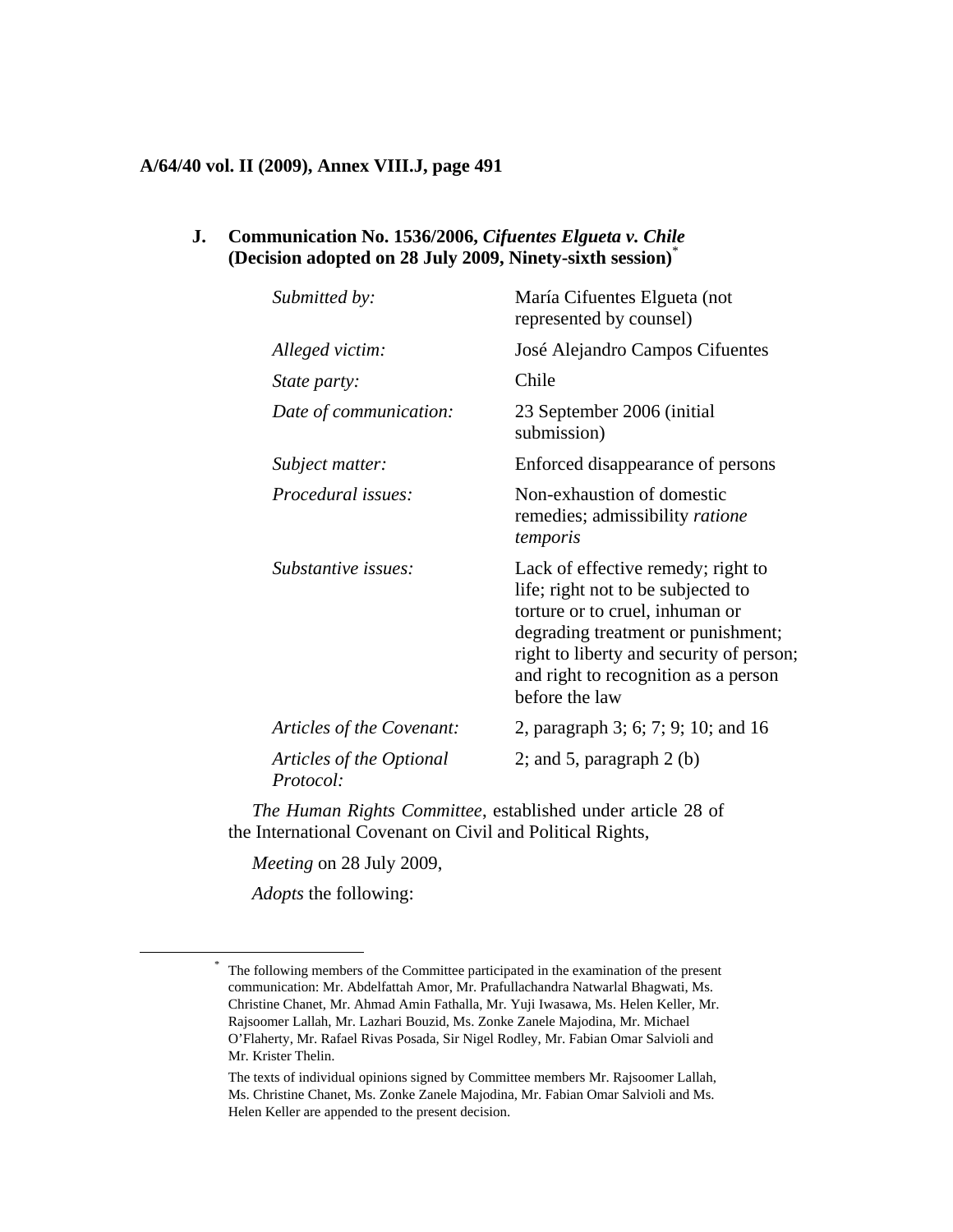### **Decision on admissibility**

1.1 The author of the communication, dated 23 September 2006, is María Cifuentes Elgueta, a Chilean national, who is submitting the communication on behalf of her disappeared son, José Alejandro Campos Cifuentes, a Chilean national born in 1950. Although the author does not invoke specific articles of the Covenant, her allegations suggest potential violations of article 2, paragraph 3; taken together with article 6; article 7; article 9; article 10; and article 16 of the Covenant. The author is not represented by counsel.

1.2 The International Covenant on Civil and Political Rights entered into force for the State party on 23 March 1976 and the Optional Protocol to the Covenant on 28 August 1992.

## **Factual background**

2.1 José Alejandro Campos Cifuentes was a nursing student and leader of the Revolutionary Left Movement (*Movimiento de Izquierda Revolucionaria* (MIR)) for the Temuco region of Chile. After several raids on his family's residence, he turned himself in to the authorities, who, the author claims, had been pursuing him because of his political opinions. On 16 October 1973, he was sentenced by a military court to 15 years in prison on charges of high treason. Following this conviction, he spent two years in jail, where he was subjected to torture. His sentence was later commuted to exile. As a result, in February 1976, he left his country for Denmark.

2.2 After spending seven years in exile, the victim requested permission from the Chilean Embassy in Denmark to return to his country, but permission was denied.

2.3 On 19 February 1981, the victim and another exile attempted to enter Chile across the Argentine-Chilean border using false identities. They were arrested by Argentine gendarmes who, on the basis of existing agreements between the security forces of the two countries, allegedly turned the victim over to the Chilean police. The victim's whereabouts since that day remain unknown. The author has unofficial information indicating that her son was killed by Chilean security forces.

2.4 On 18 July 1981, an application for *amparo* was filed on behalf of the victim before the Santiago Appeal Court (case No. 597-81). At that time, the State party declared that it had no information concerning the victim; consequently, on 3 September 1981, the application was rejected. On 30 June 2000, a brother of the victim filed a criminal complaint for aggravated kidnapping against former president Augusto Pinochet. The author provides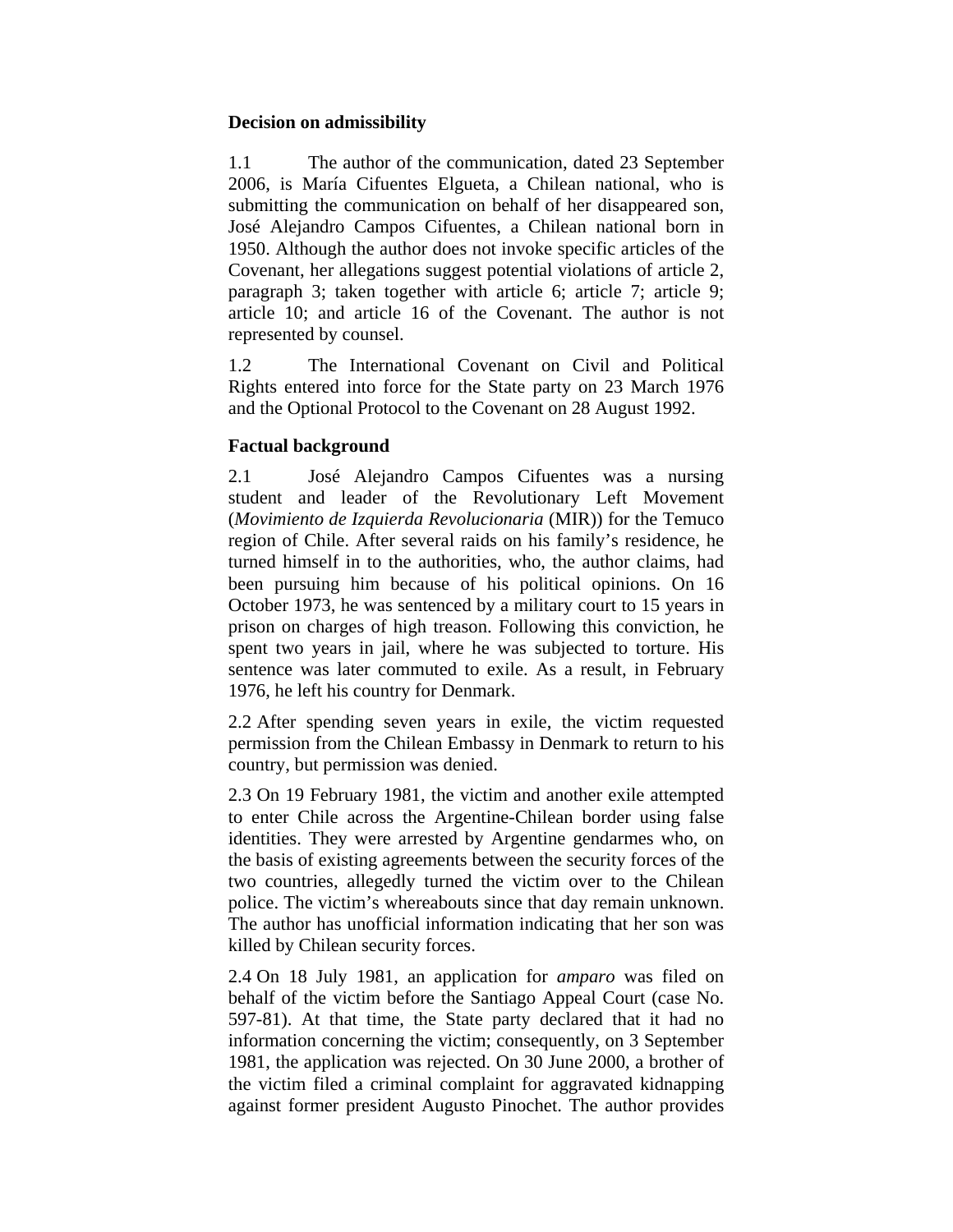no information on the outcome of those proceedings. At an unspecified date the author filed a writ of habeas corpus in Argentina; in 1995 she lodged a complaint with the Office of the Under-Secretary for Human Rights of the Argentine Ministry of the Interior, without result.

2.5 On 4 July 1990, the author and a brother of the victim testified before the National Truth and Reconciliation Commission. In 1991, the Commission submitted a report (the "Rettig Report") in which the victim is listed as a disappeared detainee.

# **The complaint**

3.1 The author claims that her son was a victim of enforced disappearance. She states that the enforced disappearance of persons violates a whole range of human rights, in particular, the right to recognition as a person before the law, the right to liberty and security of person, the right not to be subjected to torture or cruel, inhuman or degrading treatment or punishment, and the right to life.

3.2 She adds that, in general, enforced disappearance violates the right to found a family, as well as various economic, social and cultural rights. The author's submissions also allege that she was not provided with an effective remedy for those violations.

# **State party's observations on admissibility**

4.1 On 13 February 2007, the State party submitted its observations on the admissibility of the communication. It points out that the disappearance of Mr. Campos Cifuentes is under judicial investigation in connection with a criminal complaint (case No. 2182-98) lodged on 12 January 1998. The Ministry of the Interior of the State party, through its Human Rights Programme, is an intervener in the matter, in which no one has yet been charged.

4.2 The State party adds that, in May 2005, a special judge was assigned to this case, which means that one judge's time is devoted exclusively to this investigation. The State party notes that proceedings in the case are still pending and that no final judgement has yet been issued. In order to demonstrate that the proceedings are pending, the State party has attached a copy of requests for reports submitted on 15 January 2007 by lawyers of the Human Rights Programme. In view of the foregoing, the State party requests that the case be declared inadmissible for failure to exhaust domestic remedies.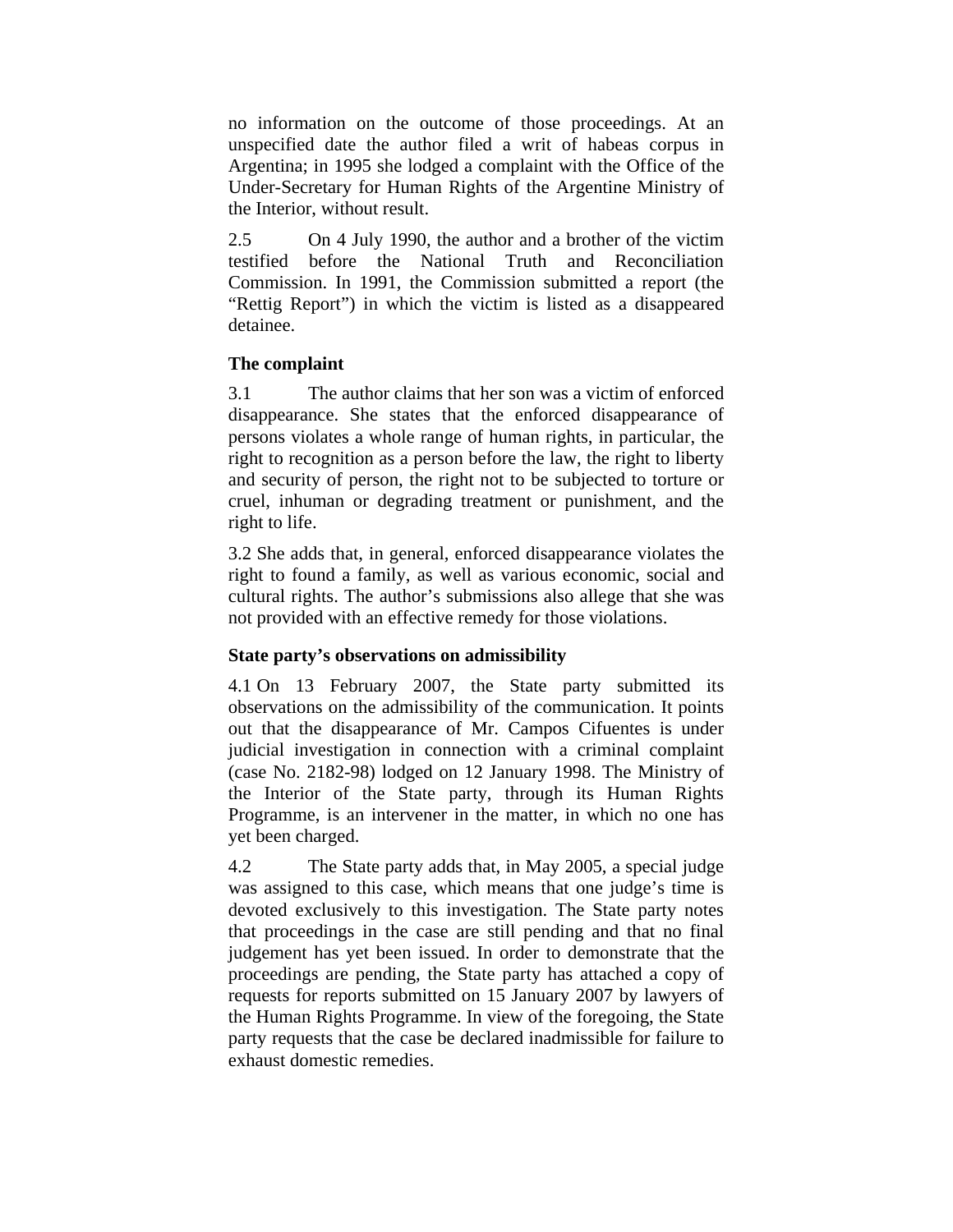#### **Author's comments on the State party's submission**

5.1 On 27 April 2007, the author submitted her comments on the State party's submission on admissibility. In relation to the exhaustion of domestic remedies, the author reports that she filed an application for *amparo* (case No. 597-81) in the Santiago Appeal Court on 18 July 1981, but that her application was rejected. She states that she sought other legal remedies, but at the height of the dictatorship there were no guarantees of due process and such remedies were unreasonably prolonged.

5.2 The author claims that, in the period from 26 June 1981 to 10 March 1990, no specific or effective measures were taken to obtain information on the disappearance of her son. With regard to the investigation currently under way (case No. 2182- 98), such measures are part of a collective investigation into the disappearance of more than 500 members of the Revolutionary Left Movement and are the product of "bridging laws".

## **State party's observations on the merits**

6.1 On 1 June 2007, the State party submitted its observations on the merits of the communication. It repeats that the enforced disappearance of the victim is being investigated in connection with case No. 2182-98, referred to as "Operation Condor". In this case, a criminal complaint was filed on behalf of the victim and is still pending. In 2005, the Interior Ministry's Human Rights Programme appointed a lawyer to pursue the victim's case. Various petitions have been submitted requesting measures to identify those responsible for the offence in question. In May 2005, the Human Rights Programme requested that the victim's death be investigated as part of the inquiry into the Neltume crimes (case No. 1675). This request was denied.

6.2 The State party maintains that there are conflicting theories regarding the victim's kidnapping and that this slows the investigation, especially if one takes into account the fact that the events in question relate solely to coordination between Latin American security agencies during the Argentine and Chilean dictatorships. The State party maintains that the victim was arrested in Argentina in February 1981 by Argentine security forces without a warrant from a competent court. Based on the foregoing, the State party argues that the case has not been unreasonably prolonged.

6.3 The State party emphasizes that, with the transition to democracy, victims of the military regime have been able to count on the full cooperation of the authorities since 1990. The Human Rights Programme has brought proceedings in cases of enforced disappearance and has obtained convictions in some cases. It has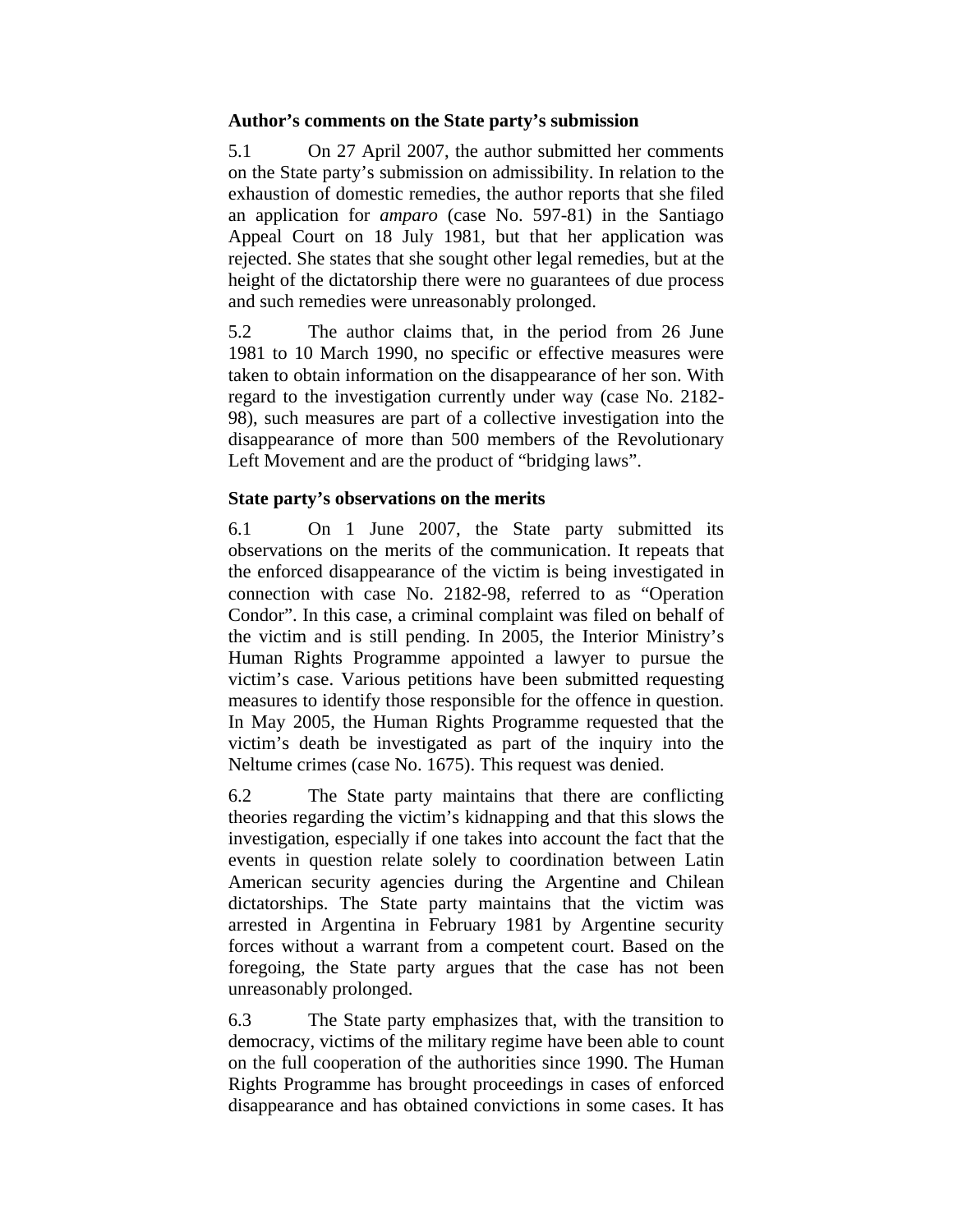also made considerable efforts to find evidence that will shed light on the fate of the victims and permit those responsible to be punished. In the case of disappeared detainees or executed persons whose remains have not been recovered, the Supreme Court has embraced the line of reasoning according to which they continue to be kidnapped within the meaning of article 141 of the Criminal Code. It argues that kidnapping is a continuing offence – or one whose effects are continuing – and is dealt with as such until the person is found alive or dead.

6.4 The State party points out that the acts complained of by the author occurred prior to the entry into force of the Optional Protocol for Chile in August 1992. In addition, the Optional Protocol was ratified with the following declaration: "In recognizing the competence of the Human Rights Committee to receive and consider communications from individuals, it is the understanding of the Government of Chile that this competence applies in respect of acts occurring after the entry into force for that State of the Optional Protocol or, in any event, to acts which began after 11 March 1990." The State party therefore understands that the competence of the Committee to receive and consider communications is applicable to acts that took place after 28 August 1992 or, in any event, to acts which began after 11 March 1990. In this connection, it draws attention to communications submitted to the Committee containing complaints against Chile that were declared inadmissible *ratione temporis*. 1

### **Author's comments on the State party's submission**

7.1 In her comments dated 6 November 2007, the author claims that she does not know the lawyers referred to by the State party and that she was not informed of any steps taken by these lawyers. The author states that the events surrounding her son's disappearance are public knowledge and that accounts of them have been published in several books. She claims that she was never called on to testify with regard to the Neltume crimes.

7.2 The author lists the human rights violations that result from the enforced disappearance of persons, $<sup>2</sup>$  which is not defined</sup> as an offence in the Chilean Criminal Code.

<sup>&</sup>lt;u>1</u> Communications No. 746/1997, *Humberto Menanteau Aceituno et al. v. Chile*, decision on admissibility adopted on 26 July 1999, and No. 1078/2002, *Norma Yurich v. Chile*, decision on admissibility adopted on 2 November 2005.

 $2$  See paragraphs 3.1 and 3.2.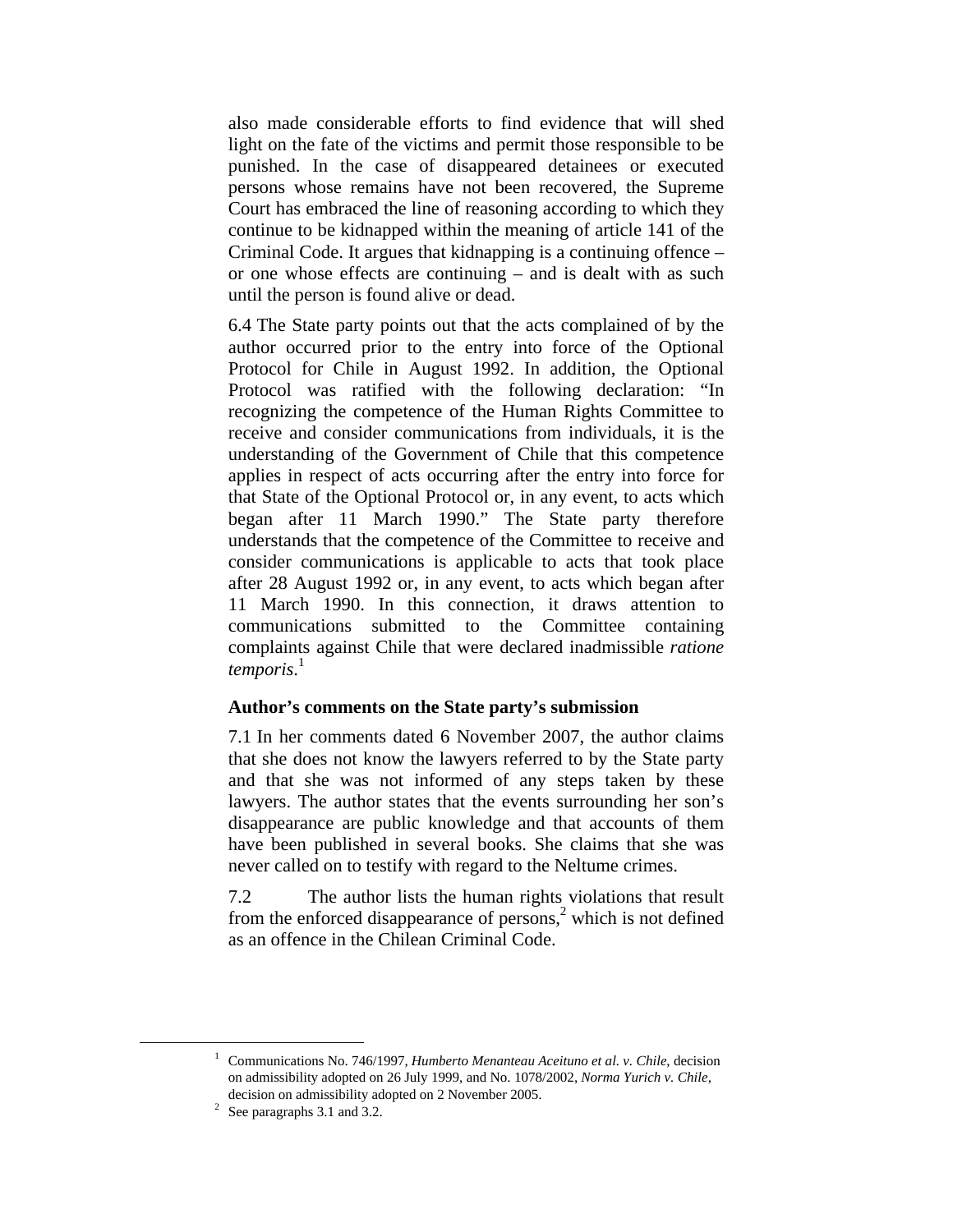#### **Issues and proceedings before the Committee**

8.1 Before considering any claim contained in a communication, the Human Rights Committee must decide, in accordance with rule 93 of its rules of procedure, whether the communication is admissible under the Optional Protocol to the Covenant.

8.2 The author claims that the disappearance of her son constitutes a violation of various provisions of the Covenant. The State party argues that the communication should be declared inadmissible *ratione temporis*, since the acts on which it is based occurred or began prior to the entry into force of the Optional Protocol for Chile. The State party also recalls that its ratification of this instrument was accompanied by a declaration restricting the Committee's competence to acts occurring after the entry into force of the Optional Protocol for Chile on 28 August 1992 or, in any event, to acts which began after 11 March 1990.

8.3 The Committee notes that the victim's disappearance occurred in February 1981, at which time the Covenant was in force for the State party. However, this was not true of the Optional Protocol to the Covenant, which entered into force for the State party on 28 August 1992 and under which the State party recognized the competence of the Committee to receive and consider communications from individuals who claimed to be victims of violations of the rights set forth in the Covenant. In accordance with the Committee's jurisprudence, $3$  the Optional Protocol cannot be applied retroactively, unless the acts that gave rise to the complaint continued after the entry into force of the Optional Protocol.

8.4 The Committee must therefore determine whether the enforced disappearance of the author's son continued beyond 28 August 1992 or if, in any event, it began after 11 March 1990. In this connection, the Committee notes that the definition of enforced disappearance contained in article 2 of the International Convention for the Protection of All Persons from Enforced Disappearance of 20 December 2006 provides that: "... 'enforced disappearance' is considered to be the arrest, detention, abduction or any other form of deprivation of liberty by agents of the State or by persons or groups of persons acting with the authorization, support or acquiescence of the State, followed by a refusal to acknowledge the deprivation of liberty or by concealment of the

 3 Communications No. 1367/2005, *Tim Anderson v. Australia*, decision on admissibility adopted on 31 October 2006, para. 7.3; No. 457/1991, *A.I.E. v. the Libyan Arab Jamahiriya*, decision on admissibility adopted on 7 November 1991, para. 4.2; and No. 310/1988, *M.T. v. Spain*, decision on admissibility adopted on 11 April 1991, para. 5.2.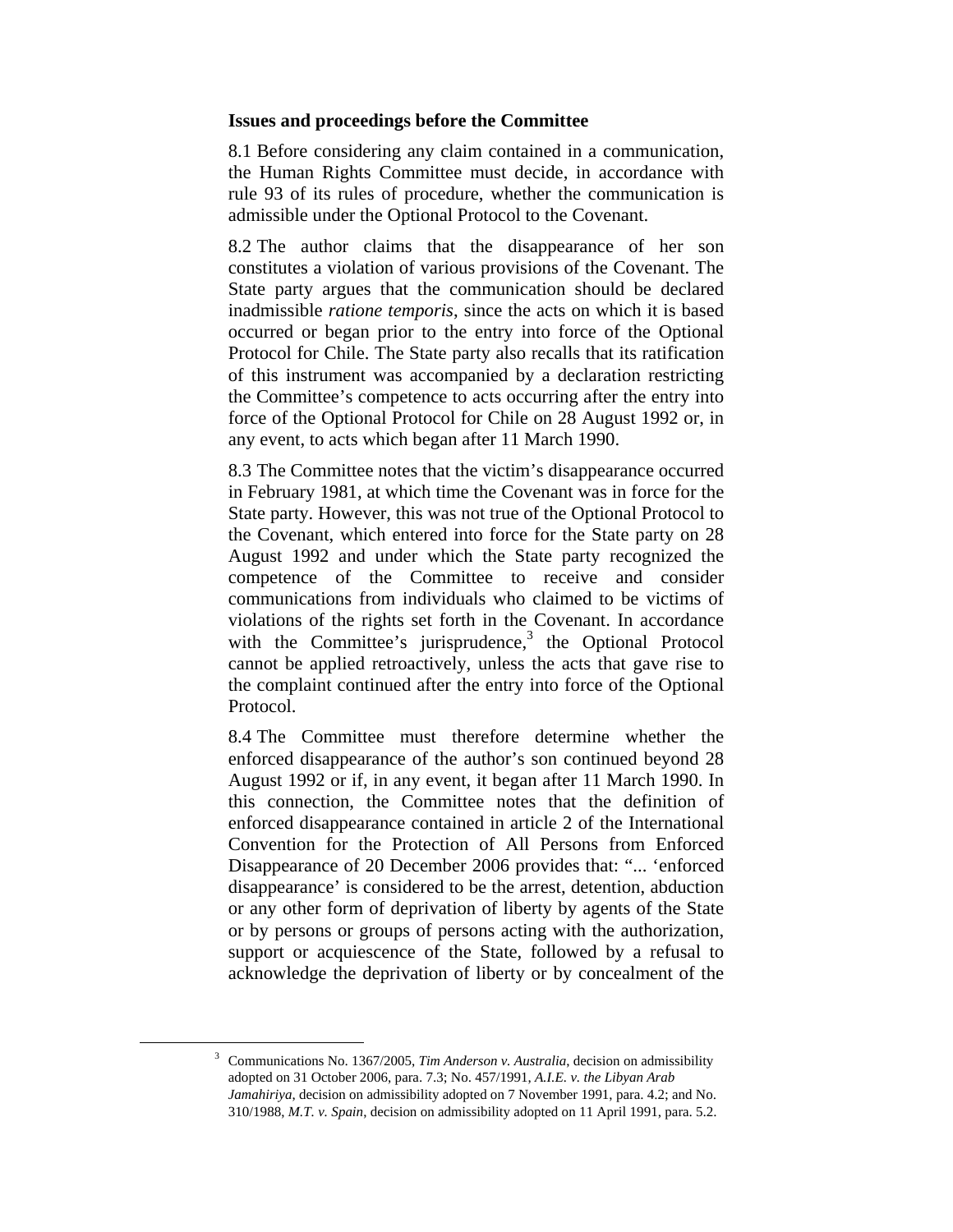fate or whereabouts of the disappeared person, which place such a person outside the protection of the law".4

8.5 In the present case, the original act of deprivation of liberty and the subsequent refusal to give information about the whereabouts of the victim – both key elements of the offence or violation – occurred prior to the entry into force of the Optional Protocol for the State party, and even before 11 March 1990. In addition, the author makes no reference to any action by the State party after these dates that would constitute a perpetuation by the State party of the enforced disappearance of her son. Accordingly, the Committee considers that even though the Chilean courts, like the Committee, regard enforced disappearance as a continuing offence, the State party's invocation of its declaration *ratione temporis* requires it to take account of that declaration. It is clear that the present case concerns events that occurred before the State party's ratification of the Optional Protocol or that, in any event, began before 11 March 1990. It is therefore precisely covered by the State party's declaration. In the light of the foregoing and in accordance with its jurisprudence, $5$  the Committee finds that the communication is inadmissible *ratione temporis* under article 1 of the Optional Protocol. The Committee does not deem it necessary, therefore, to address the question of the exhaustion of domestic remedies.

9. The Human Rights Committee therefore decides:

 (a) That the communication is inadmissible under article 1 of the Optional Protocol;

 (b) That this decision shall be transmitted to the State party and to the author of the communication.

[Adopted in English, French and Spanish, the Spanish text being the original version. Subsequently to be issued in Arabic, Chinese and Russian as part of the present report.]

 <sup>4</sup> <sup>4</sup> International Convention for the Protection of All Persons from Enforced Disappearance of 20 December 2006, art. 2, 61/177. See also the Rome Statute of the International Criminal Court of 17 July 1998, art. 7 (2) (i), 2187 United Nations Treaty Series, p. 3; Inter-American Convention on Forced Disappearance of Persons of 9 June 1994, art. II, OAS A-60; Declaration on the Protection of All Persons from Enforced Disappearance of 18 December 1992, 47/133.

Communications No. 1078/2002, *Norma Yurich v. Chile*, decision on admissibility adopted on 2 November 2005, para. 6.4; No. 746/1997, *Humberto Menanteau Aceituno and Mr. José Carrasco Vasquez. v. Chile*, decision on admissibility adopted on 26 July 1999, para. 6.4; and No. 717/1996, *Acuña Inostroza et al. v. Chile*, decision on admissibility adopted on 28 July 1999, para. 6.4.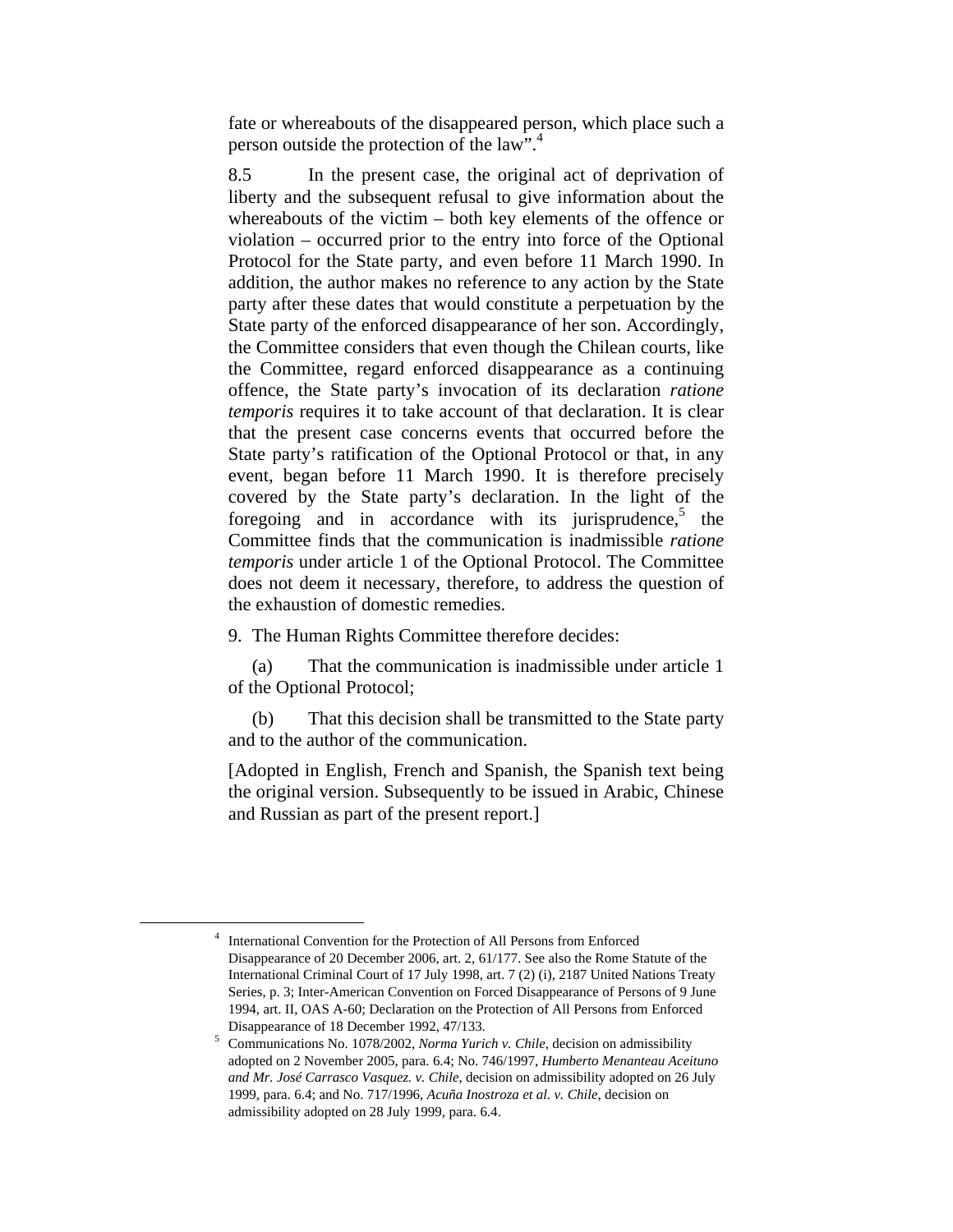### **Appendix**

# **Individual opinion of Committee members Ms. Christine Chanet, Mr. Rajsoomer Lallah and Ms. Zonke Majodina (dissenting)**

 We are unable to agree with the majority decision of the Committee that this communication is inadmissible *ratione temporis*. We substantially share the reasoning already adopted by a number of members of the Committee in their dissenting opinion on this issue in communication No. 1078/2002, *Norma Yurich v. Chile*, decision of 2 November 2005. Our main reasons for dissenting may be summarized as follows:

- With regard to the phenomenon of an "enforced" disappearance", the majority of the Committee relies (paragraph 8.4 of the decision) on the definition given to that phenomenon in article 2 of the International Convention for the Protection of All Persons from Enforced Disappearances of 20 December 2006, with additional support in footnotes referring to the Rome Statute of the International Criminal Court, the Inter-American Convention on Forced Disappearance of Persons and the Declaration on the Protection of All Persons from Enforced Disappearance.
- In adopting that definition, the majority of the Committee looked only at the original acts (paragraph 8.5 of the decision) constituting "the arrest, detention, abduction or any other form of deprivation of liberty by agents of the State or by persons or groups of persons acting with the authorisation, support or acquiescence of the State followed by a refusal to acknowledge the deprivation of liberty or by concealment of the fate or whereabouts of the disappeared person, which place such person outside the protection of the law". An "enforced disappearance" is not a term or concept used in the Covenant, though it clearly has a negative impact on a number of rights consecrated by the Covenant.
- In basing the thrust of their reasoning on the constituent elements of a definition which is the creation of other international instruments, the majority in the Committee unfortunately failed to appreciate the fact that it is the provisions of the Covenant and its Optional Protocol which the Committee has the mandate to apply. In this regard, the majority consequently failed to appreciate that the Committee must determine whether the State party has or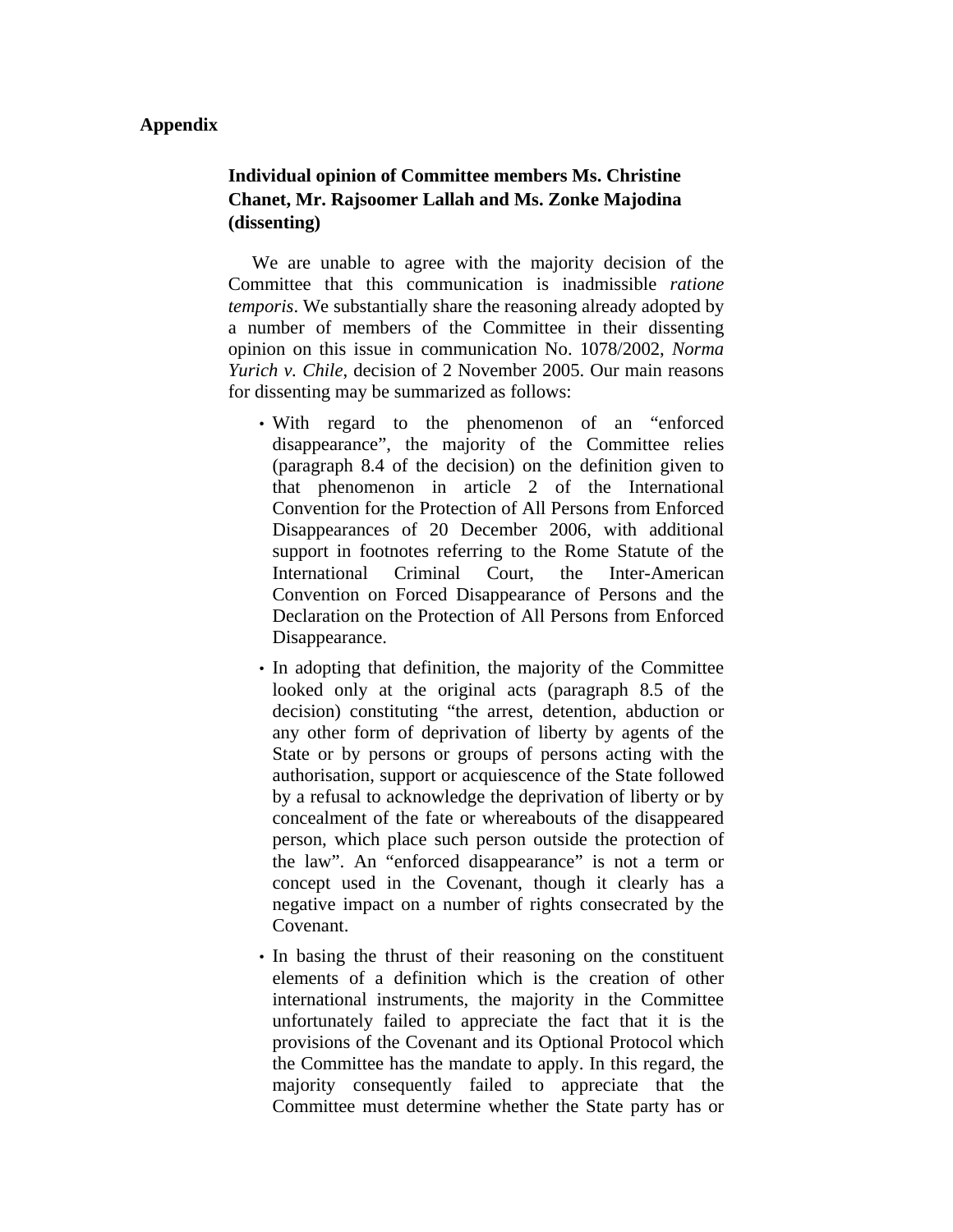has not failed in fulfilling the obligations it has undertaken under the Covenant in relation to the violation of a number of the Covenant rights of the alleged victim.

- What are those rights in the light of the allegations of the author and, more importantly, what are the ever present and continuing obligations of the State in relation to the protection and safeguard of those rights? The Committee itself was of the view (paragraph 1.1 of the decision) that those rights and obligations relate to article 2, paragraph 3, in conjunction with articles 6, 7, 9, 10 and 16 (paragraph 3.1 of the decision), including, we would suggest, article 23 paragraph 1 (paragraph 3.2 of the decision).
- Thus, after a person is reported to have disappeared, the State continues to have an obligation under article 2 paragraph 3 to conduct diligent and serious enquiries to determine what has happened to that person, what is his present status as a human being, is he dead or alive? (article 16); if he is dead, the State has a continuing obligation to conduct effective and sustained investigations to determine who is responsible for his death or, if he is still alive, to take immediate steps to ensure that his life is not at risk (article 6). The State also has a continuing obligation to ensure that he has not been or is not being subjected to torture or inhuman or degrading treatment (articles 7 and 10) or to arbitrary detention or that he is not otherwise deprived of his liberty and security (article 9). Similarly, the State has a continuing obligation to ensure that, in his capacity as member of a family as "the fundamental group unit of society", he is given the protection which the State and society owe to him (article 23 paragraph 1). In relation to those rights, the State is, furthermore, under a basic obligation (article 2 paragraph 3 and paragraph 18 of the Committee's general comment No. 31  $(2004)^6$ ) to ensure, in these circumstances, that the proceedings entered in 1998 or 2000 are diligent, vigorous and effective and that those eventually responsible, if any, are brought to justice to face the legal consequences of their action.
- As illustrated in the instances we have examined above, a disappearance, which the majority in the Committee appear to concede (paragraph 8.4 of the decision), inherently has continuing effects on a number of Covenant rights. It has a continuing character because of the continuing violative impact which it inevitably has on Covenant rights. The

 <sup>6</sup> *Official Records of the General Assembly, Fifty-ninth Session, Supplement No. 40* (A/59/40), vol. I, annex III.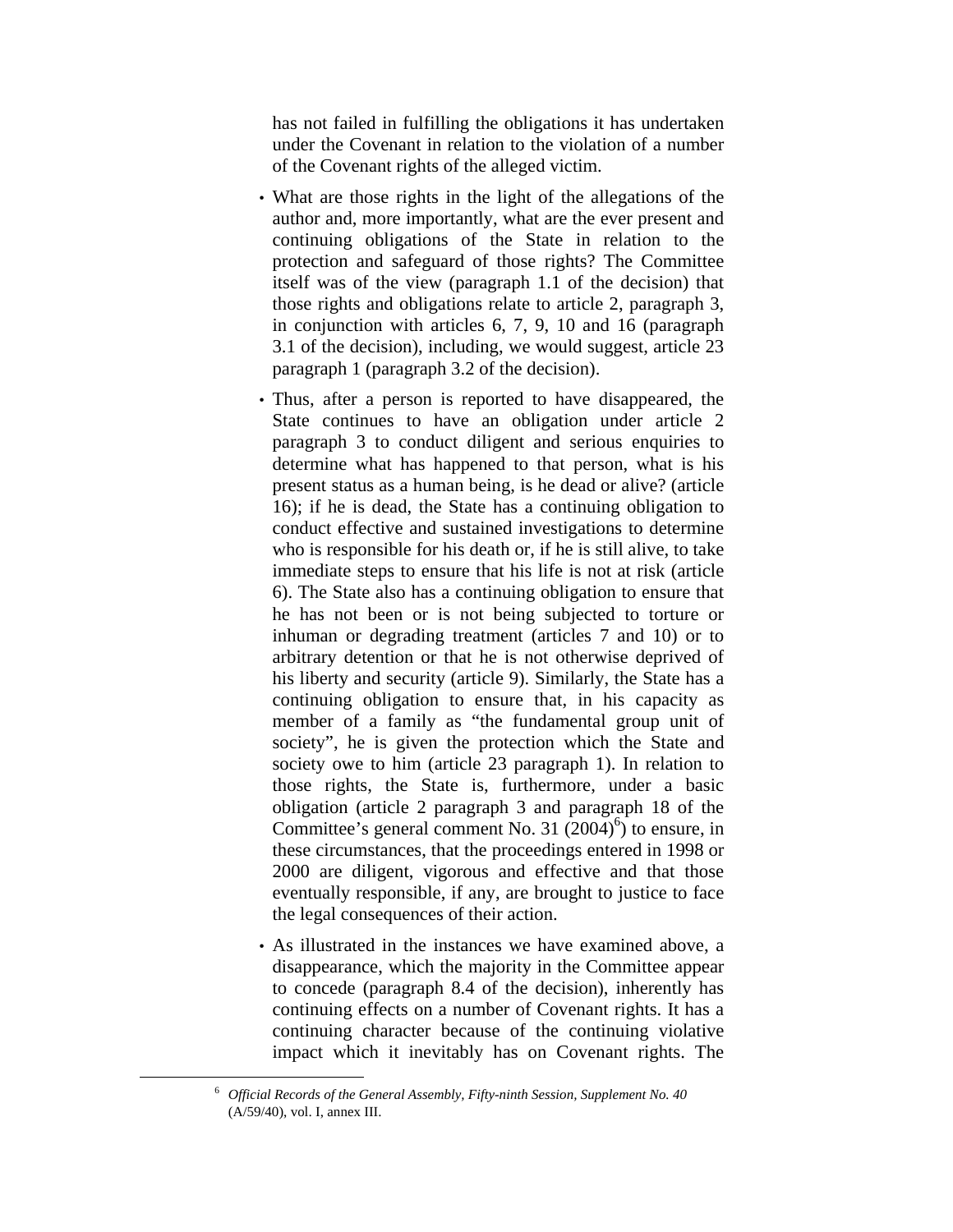continuity of this negative impact is irrespective of at what point in time the acts constituting the disappearance itself occurred. Inevitably the State party's obligations continue in relation to those rights.

 We conclude, therefore, that a communication complaining of continuing violations of the Covenant in relation to an alleged victim precludes the application of the *ratione temporis* exception and that the communication is not inadmissible on this ground.

> (*Signed*) Ms. Christine **Chanet**

(*Signed*) Mr. Rajsoomer **Lallah**

(*Signed*) Ms. Zonke **Majodina**

[Done in English, French and Spanish, the English text being the original version. Subsequently to be issued in Arabic, Chinese and Russian as part of the present report.]

## **Individual opinion of Committee members Ms. Helen Keller and Mr. Fabián Salvioli (dissenting)**

1. We are regretfully unable to agree with the majority decision of the Committee regarding the inadmissibility of communication No. 1536/2006, *Cifuentes Elgueta v. Chile*. Given the complexity of this matter, a number of different topics must be addressed. One of the relevant issues concerns the Committee's views on the nature and validity of the declaration made by Chile at the time it acceded to the Optional Protocol, bearing in mind the interpretive criteria which the Committee should use to guide it in exercising its jurisdiction. Another deals with the frameworks or the precise basis for the Human Rights Committee's interpretation and application of international legal instruments. Yet another is the question of how the provisions of the International Covenant on Civil and Political Rights relate to acts constituting enforced disappearance.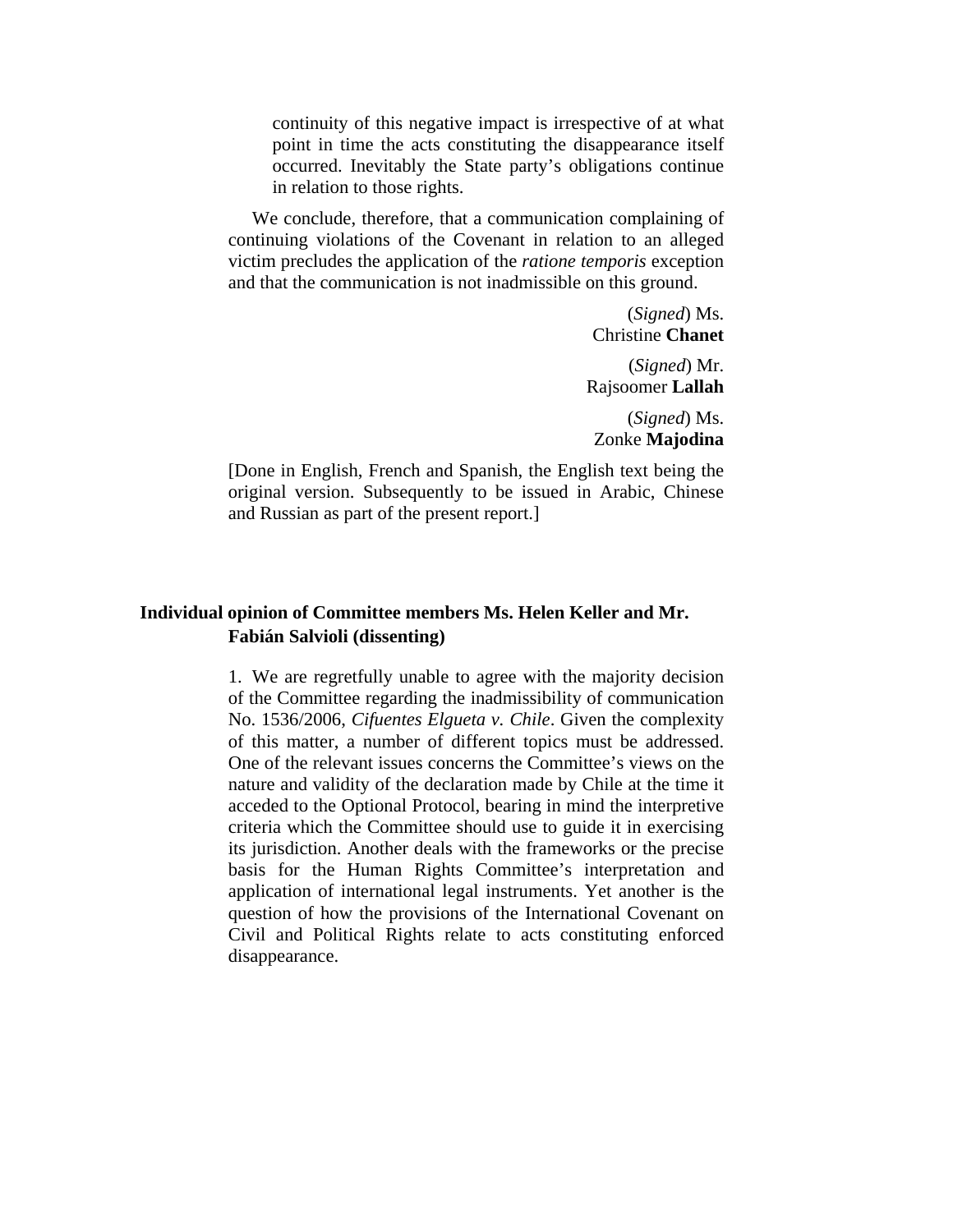## **I. The nature and validity of the declaration made by Chile at the time it acceded to the Optional Protocol: interpretive criteria in the Human Rights Committee's exercise of its jurisdiction**

2. When, on 27 May 1992, Chile acceded to the Optional Protocol to the International Covenant on Civil and Political Rights, the Government of Chile issued a statement in which it said that it was its understanding that the competence of the Committee to consider communications from individuals applies in respect of acts occurring after the entry into force for that State of the Optional Protocol or, in any event, to acts which began after 11 March 1990.

3. By virtue of the principle of "competence-competence", which is inherent in the work of international bodies in general and international human rights bodies in particular, the Human Rights Committee is the only international organ empowered to interpret the written instrument submitted by Chile within the context of the Covenant and its Optional Protocol. There is no reason why the Committee should automatically accept a State's interpretation of the scope of its own reservations, declarations or statements of intent. As an international oversight body, it is the Committee's prerogative to evaluate them and their legal effects in the light of the aim, object and purpose of the international instruments it applies.

4. Although the statement made by Chile is entitled a "declaration", it does not appear to fit the legal definition of one, inasmuch as it does not clarify the meaning of a provision of the Protocol. Rather, its evident purpose is to exclude the Committee's competence in respect of acts which occurred before the entry into force of the Optional Protocol for Chile or which "began" before 11 March 1990.

5. It is up to the Committee to determine whether or not this "declaration" can be regarded as a reservation, or as an instrument capable of placing a time limit on its competence to consider individual cases concerning Chile, and whether or not this "declaration" is compatible with the object and purpose of the Optional Protocol and the Covenant.

6. As noted in the Protocol's preamble, its object is to achieve the purposes of the International Covenant on Civil and Political Rights and the implementation of its provisions. It was therefore deemed appropriate to enable the Human Rights Committee to receive and consider communications from individuals claiming to be victims of violations of any of the rights set forth in the Covenant.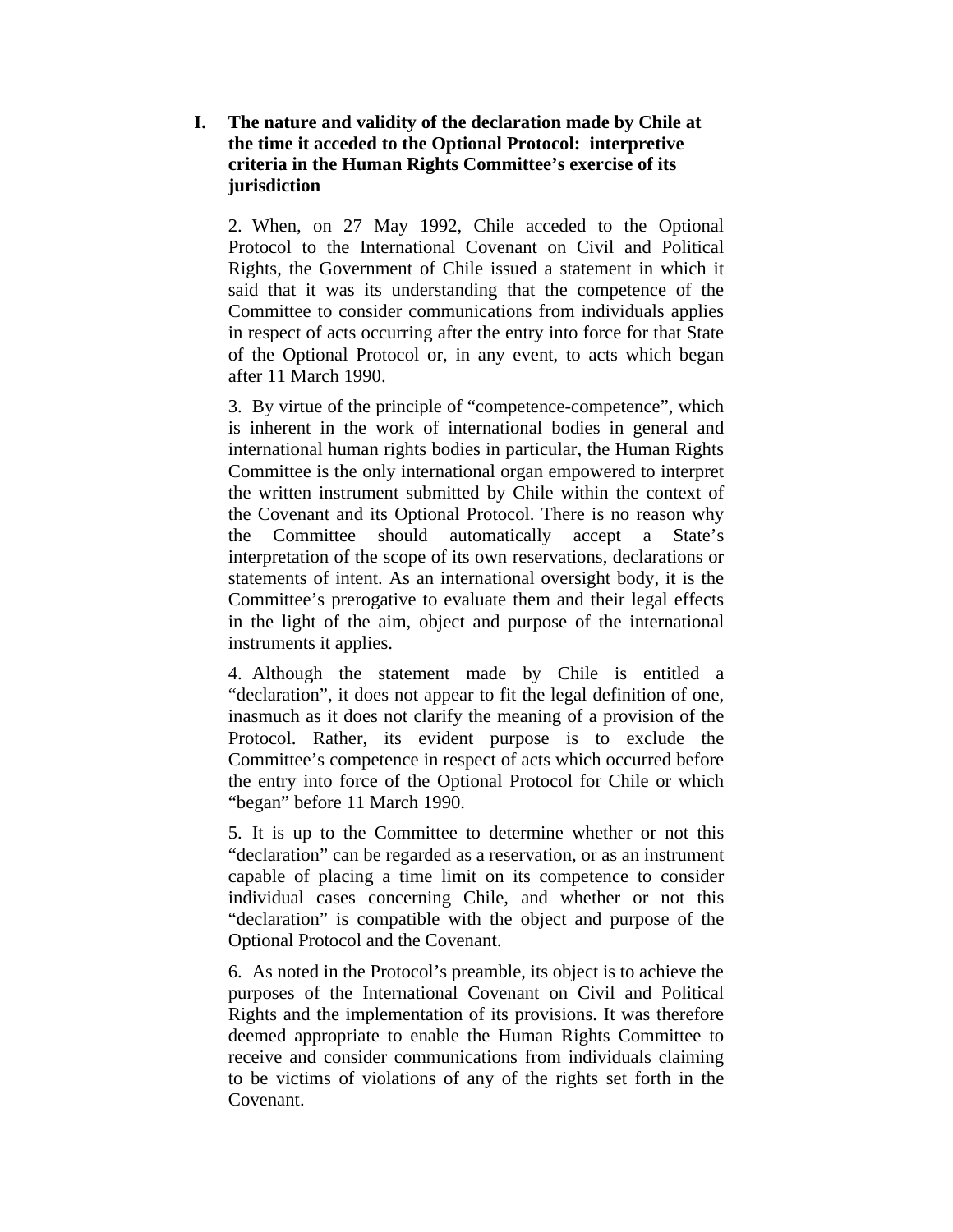7. The limitations on the Committee's competence to receive and consider communications from individuals are expressly set forth in the Protocol. The Committee shall consider inadmissible any communication which is anonymous, or which is an abuse of the right of submission of such communications or is incompatible with the provisions of the Covenant (article 3 of the Protocol). In addition, the Committee shall not consider any communication unless it has ascertained that the same matter has not been examined under another procedure of international examination or settlement and that all available domestic remedies have been exhausted (art. 5, para. 2).

8. Ratification or accession to the Protocol, which, in essence, constitutes a recognition of the Committee's competence, is a juridical act subject to the terms of that instrument. There is nothing in the Protocol that authorizes a State to enter "reservations" or make "declarations" for the purpose of restricting the Committee's competence under circumstances other than those expressly stated in the preceding paragraph. It can hardly be argued that the "declaration" made by Chile at the time of its accession to the Protocol is actually compatible with the aim set forth therein or with its object and purpose. It should therefore be concluded that this "declaration" may under no circumstances have the legal effect of rendering the Committee incompetent to consider a matter such as the case presented by Ms. Cifuentes Elgueta, which may involve continuing violations of some of the Covenant rights owing to the unique nature of the crime of enforced disappearance.

9. It is the obligation of an international human rights body such as the Committee to interpret a covenant as broadly as possible when it is a matter of recognizing or guaranteeing rights or the international competence to exercise oversight and to interpret it as narrowly as possible when it is a matter of restricting rights or the international competence of oversight bodies. Consequently, in the absence of any of the circumstances mentioned in paragraph 7 of this dissenting opinion, the Committee should have found the communication to be admissible and should therefore have proceeded to consider the matter on its merits.

## **II. Precise nature of the frameworks to be used for the interpretation and/or application of legal instruments by the Human Rights Committee**

10. As is clearly stated in the dissenting minority opinion of the Human Rights Committee in *Norma Yurich v. Chile*, it is the Committee's obligation to "apply the Covenant, the whole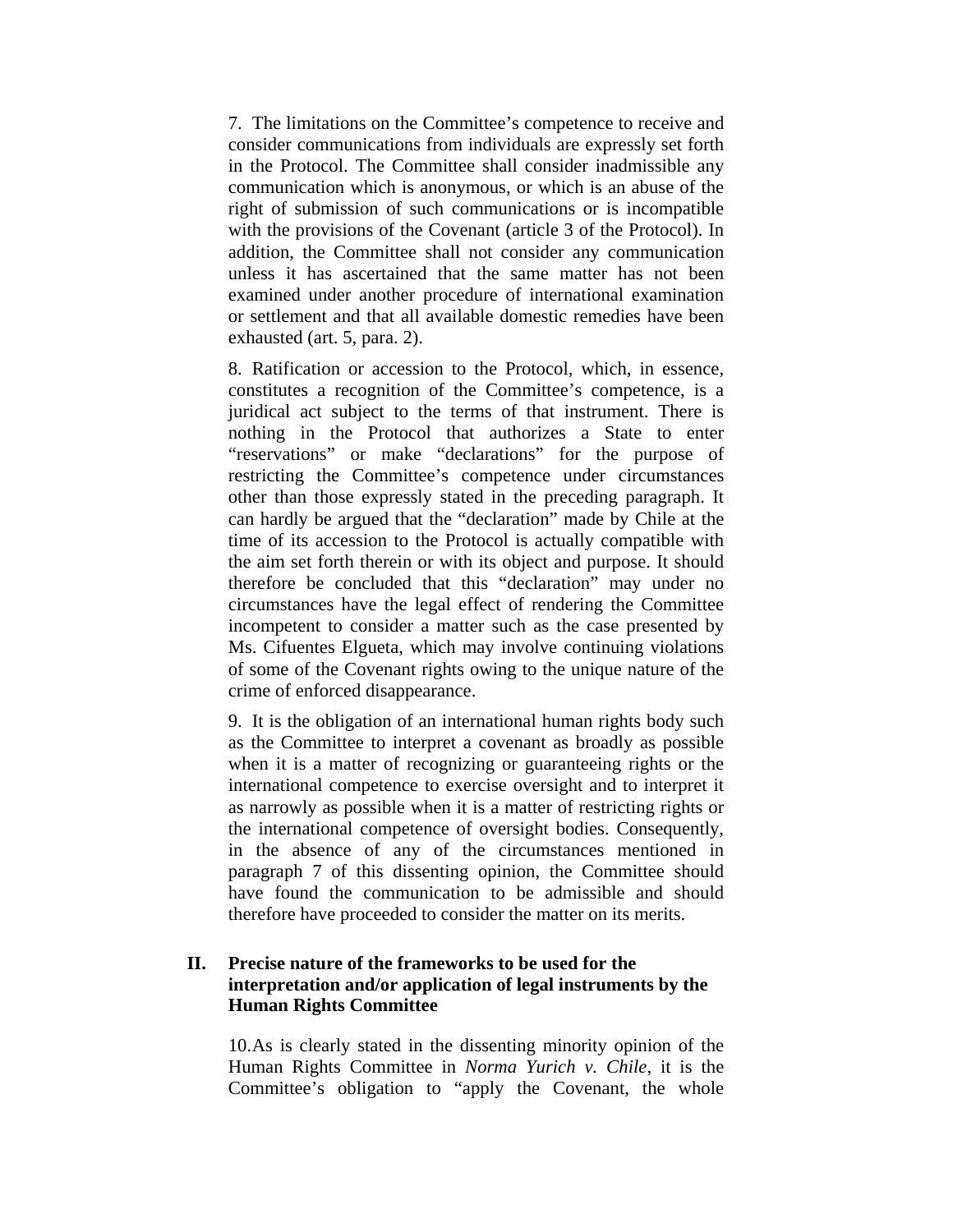Covenant and nothing but the Covenant".<sup>7</sup> This does not, however, prevent the Committee from employing an evolutive interpretation of the International Covenant on Civil and Political Rights and enriching it by drawing upon elements of the contemporary corpus juris of international human rights law in order to accomplish its object and purpose more fully and arrive at an effective interpretation.

11. This interpretive task, which is an intrinsic function of a body belonging to a comprehensive international system for the promotion and protection of the inherent rights of each and every woman and man, should be performed on the basis of the *pro persona* principle and in line with that postulate's implications. International bodies have a responsibility to make sure that they do not end up adopting a decision that weakens standards already established in other jurisdictions. However, any new interpretation based on their own areas of competence that leads to the introduction of more protective interpretations makes a contribution to the system as a whole, creates greater safeguards for the rights of victims of human rights violations and sends a signal to States regarding their future conduct. This is without prejudice to the fact that, in any individual case, all that the Human Rights Committee has to decide is whether or not a communication is admissible and, if so, whether or not the established facts constitute one or more violations of the Covenant.

## **III. Enforced disappearance and its legal treatment in the International Covenant on Civil and Political Rights**

12. Enforced disappearance is a grave violation of various rights set forth in the Covenant. It is important to understand the legal complexities that the temporal dimension of enforced disappearance, a continuing crime by definition, poses for an international tribunal such as the Human Rights Committee.

13. We are of the view that, for the reasons discussed in section I of this dissenting opinion, the Committee is competent to consider the facts and events constituting enforced disappearance in violation of the Covenant (starting with illegal deprivation of liberty). The consideration of possible violations of article 2, paragraph 3, read together with articles 6, 7, 9, 10, 16 and even article 23, paragraph 1, would seem to be in order.

14. We also believe that, even if the "declaration" made by Chile were to be given weight, in the *Cifuentes Elgueta* case the

 <sup>7</sup>  $7$  Communication No. 1078/2002, decision of 2 November 2005, appendix.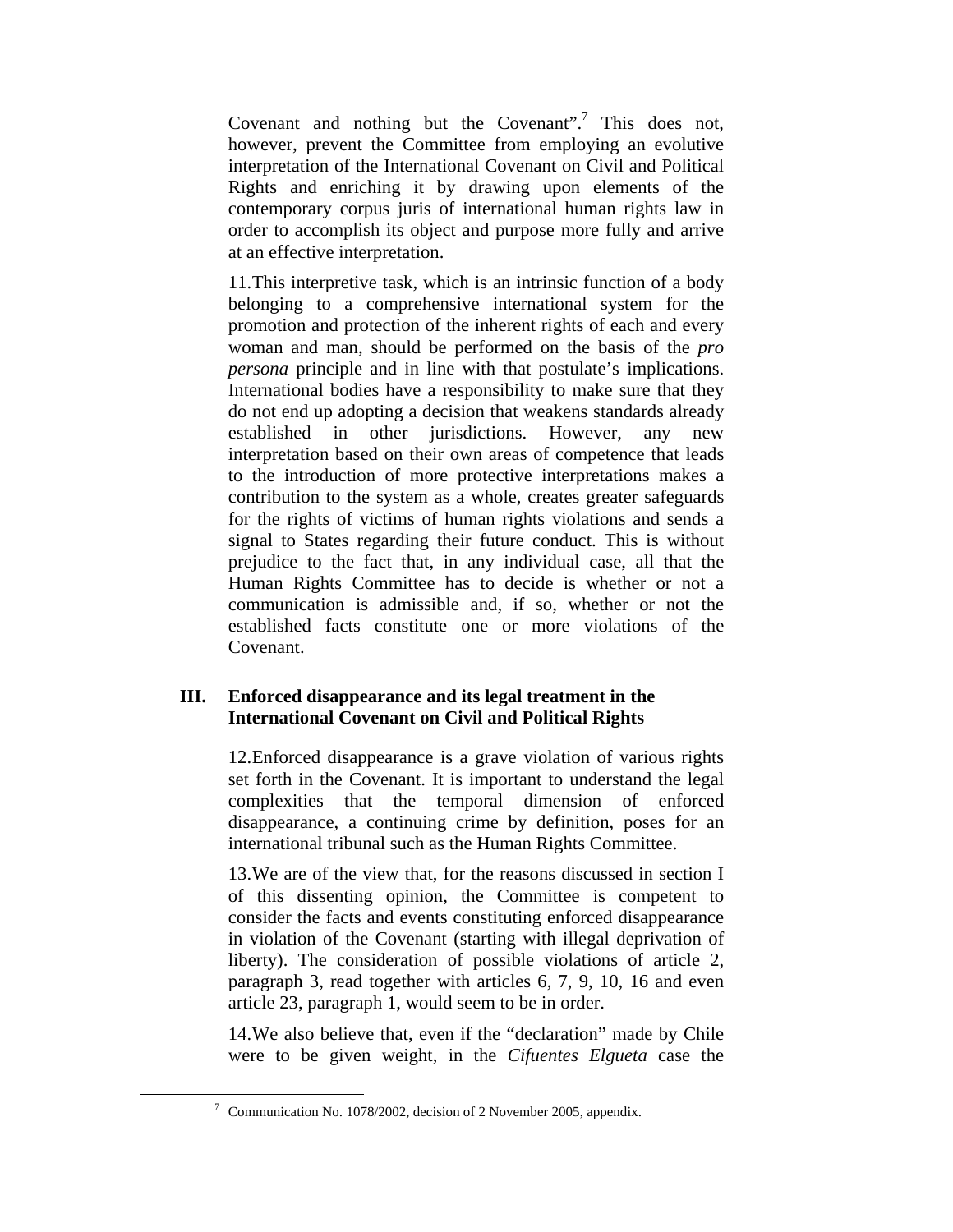Committee could have considered possible violations which began after Chile acceded to the Protocol. There may well have been, for example, a violation of article 2, paragraph 3 (a), of the Covenant, which stipulates that each State party undertakes to ensure that any person whose rights or freedoms as therein recognized are violated has an effective remedy.

15. The obligation established in article 2, paragraph 3, of the Covenant entails, in our view, both obligations of means and obligations of result. As noted by the Human Rights Committee, "Article 2, paragraph 3, requires that in addition to effective protection of Covenant rights States parties must ensure that individuals also have accessible and effective remedies to vindicate those rights … Administrative mechanisms are particularly required to give effect to the general obligation to investigate allegations of violations promptly, thoroughly and effectively through independent and impartial bodies …" (emphasis added by the authors). $8<sup>8</sup>$ 

16. Furthermore, paragraph 16 of general comment No. 31 states that "Article 2, paragraph 3, requires that States parties make reparation to individuals whose Covenant rights have been violated. Without reparation to individuals whose Covenant rights have been violated, the obligation to provide an effective remedy, which is central to the efficacy of article 2, paragraph 3, is not discharged … The Committee notes that, where appropriate, reparation can involve restitution, rehabilitation and measures of satisfaction, such as public apologies, public memorials, guarantees of non-repetition and changes in relevant laws and practices, as well as bringing to justice the perpetrators of human rights violations."

17. General comment No. 31 goes on to state that "Where the investigations referred to in paragraph 15 reveal violations of certain Covenant rights, States parties must ensure that those responsible are brought to justice. As with failure to investigate, failure to bring to justice perpetrators of such violations could in and of itself give rise to a separate breach of the Covenant. These obligations arise notably in respect of those violations recognized as criminal under either domestic or international law, such as torture and similar cruel, inhuman and degrading treatment (art. 7), summary and arbitrary killing (art. 6) and enforced disappearance (arts. 7 and 9 and, frequently, 6). Indeed, the problem of impunity for these violations, a matter of sustained

 <sup>8</sup> Human Rights Committee, general comment No. 31 (2004), "The nature of the general legal obligation imposed on States parties to the Covenant", *Official Records of the General Assembly, Fifty-ninth Session, Supplement No. 40* (A/59/40), vol. I, annex III. para. 15.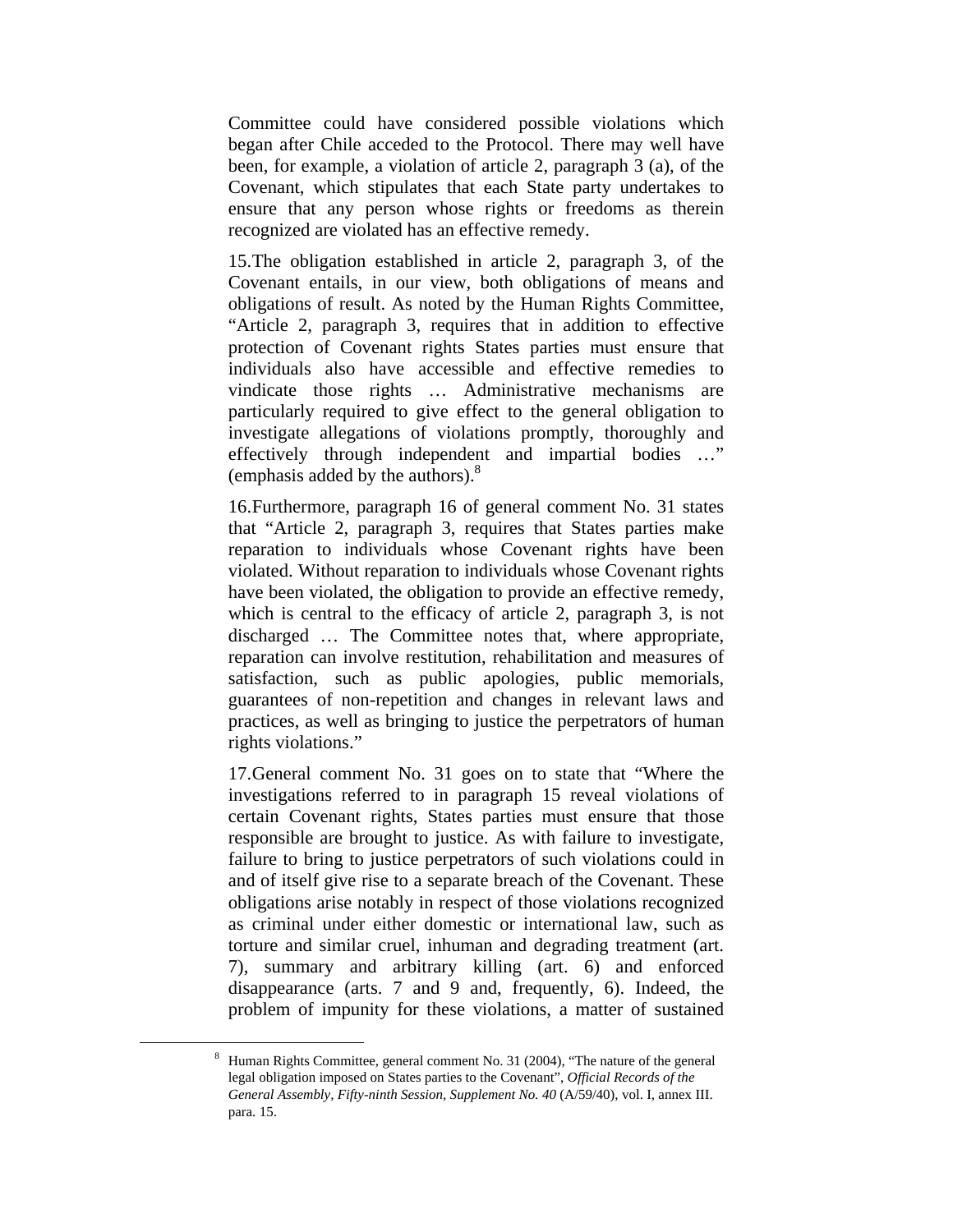concern by the Committee, may well be an important contributing element in the recurrence of the violations …" (para. 18).

18. Article 2, paragraph 3 (a), of the Covenant, which provides broad scope for seeking a remedy before competent judicial, administrative, legislative or other authorities, also clearly establishes the right to effective legal protection when one or more Covenant rights have been violated. This provision is reinforced by article 2, paragraph 3 (b), which establishes the obligation of any such authority to develop the possibilities of judicial remedy.

19. The right to effective judicial protection has evolved and developed over time and has taken on a specific meaning when applied to the Covenant rights that may have been violated. When international tribunals began to consider cases of enforced disappearance, they found that the existing general conventions (such as the International Covenant on Civil and Political Rights and other regional agreements) did not specifically address the question of enforced disappearance. This did not, however, prevent them from identifying human rights violations within their respective jurisdictions, as is apparent in the settled case law of the Human Rights Committee on the subject.

20. The practice of enforced disappearance has given rise to the formulation of new rights and their introduction, through evolutive interpretation, into these general instruments; the "right to the truth" is one example. Massive or systematic violations of fundamental human rights are an affront to the international community as a whole, generate *erga omnes* obligations and give rise to a duty to thoroughly investigate the relevant facts and events. The right to the truth thus has two different facets: an individual aspect (with the right holders being the victims of such violations and their families) and a collective one (the community). Within the United Nations, both the social dimension of the right to the truth and the individual's right to know have been fully recognized.<sup>9</sup> The actual exercise of the right to the truth is an important component of full reparation, but it is not in and of itself sufficient for that purpose. Revelation of the truth must be combined with the administration of justice in order to meet the requirements of contemporary international law for action against impunity.

21. The right to the truth is relevant to the work of the Human Rights Committee, which, in its consideration of reports

 <sup>9</sup> <sup>9</sup> United Nations, "Updated Set of principles for the protection and promotion of human rights through action to combat impunity" (E/CN.4/2005/102/Add.1), principles 1, 2, 4 and 5.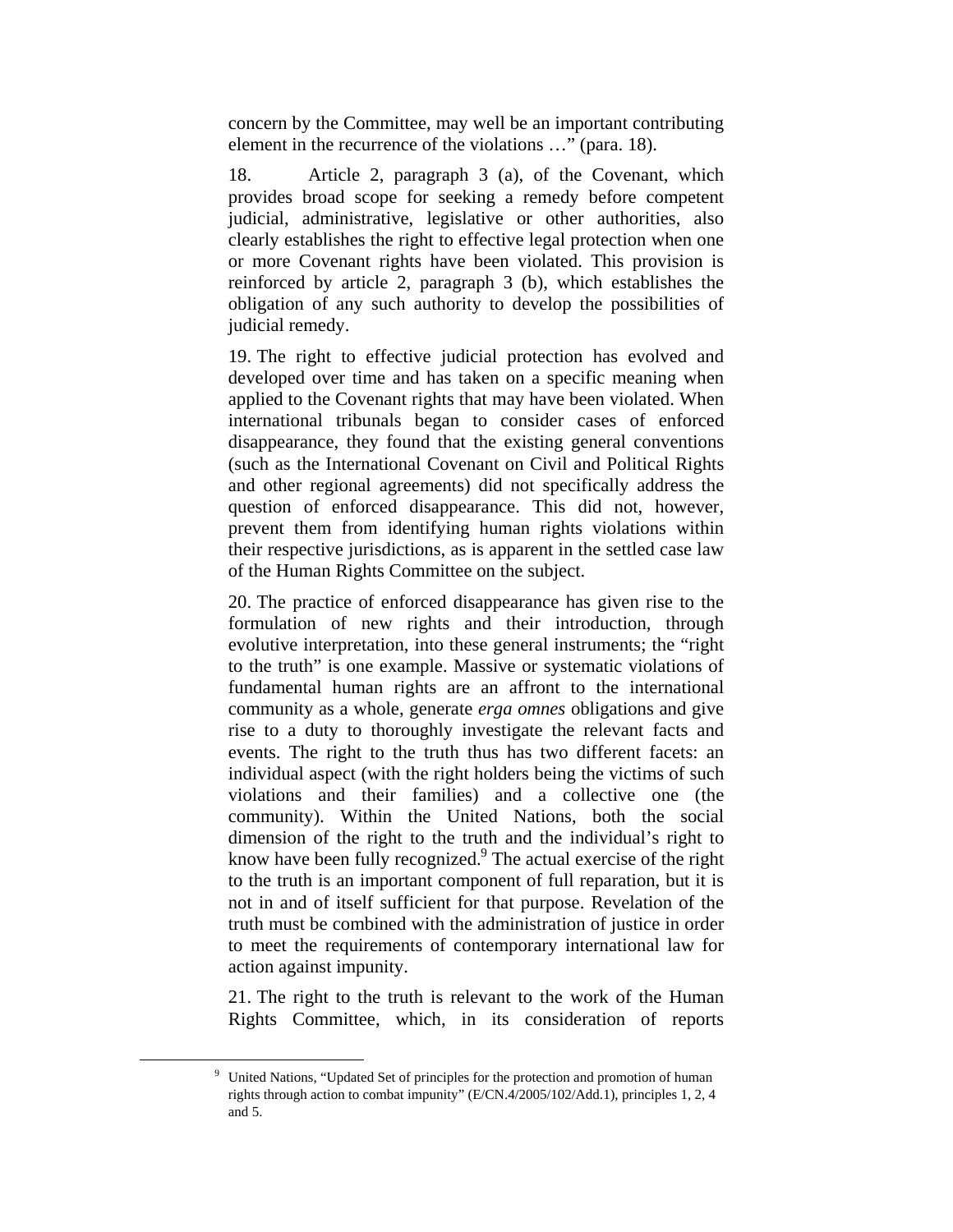submitted by States parties, has said that victims of human rights violations must be allowed "... to find out the truth about those acts, to know who the perpetrators of such acts are and to obtain appropriate compensation". $10$ 

22. In keeping with this view, in its consideration of a number of individual communications under the Optional Protocol procedure, the Human Rights Committee stated that the author in a case concerning the enforced disappearance of her daughter had the right to know what had happened to her.<sup>11</sup>

23. Where does the "right to the truth" figure in the Covenant? Clearly it arises in connection with the right to an effective remedy (art. 2, para. 3 (a)), read in conjunction with the general obligation to respect and to ensure to all individuals the rights recognized in the Covenant, without distinction of any kind (art. 2, para. 1).

24. Under the Covenant, the right to the truth entails the right to obtain a clarification from the competent State bodies of the events constituting violation(s) and the persons responsible for them. Accordingly, the State must undertake an effective investigation of enforced disappearances in order to identify, prosecute and punish the perpetrators and instigators of such violations.

25. In *Nidia Erika Bautista de Arellana v. Colombia*, the Committee noted that States parties have a duty to thoroughly investigate human rights violations and to try and punish those deemed responsible for such violations.<sup>12</sup> This duty applies a fortiori in cases in which the perpetrators have been identified. This jurisprudence has been upheld in subsequent cases.<sup>13</sup>

26. In the light of the individual and social right to truth, the duty to investigate and try offences such as enforced disappearance has gradually been making the transition from being an obligation of means to being an obligation of result. A distinction should therefore be drawn among the different components of this State obligation.

27. The obligation to investigate refers to the pursuit of an exhaustive investigation by all means at the State's disposal, and

<sup>&</sup>lt;sup>10</sup> Human Rights Committee, "Concluding observations of the Human Rights Committee:

Guatemala" (CCPR/C/79/Add.63), para. 25. 11 Human Rights Committee, communication No. 107/1981, *Elena Quinteros v. Uruguay*,

para. 14. 12 Communication No. 563/1993, Views adopted on 27 October 1995.

<sup>13</sup> Human Rights Committee, communication No. 612/1995, *José Vicente and Amado Villafañe Chaparro, Luis Napoleón Torres Crespo, Angel María Torres Arroyo and Antonio Hugues Chaparro Torres v. Colombia*, Views adopted on 29 July 1997, para. 8.8.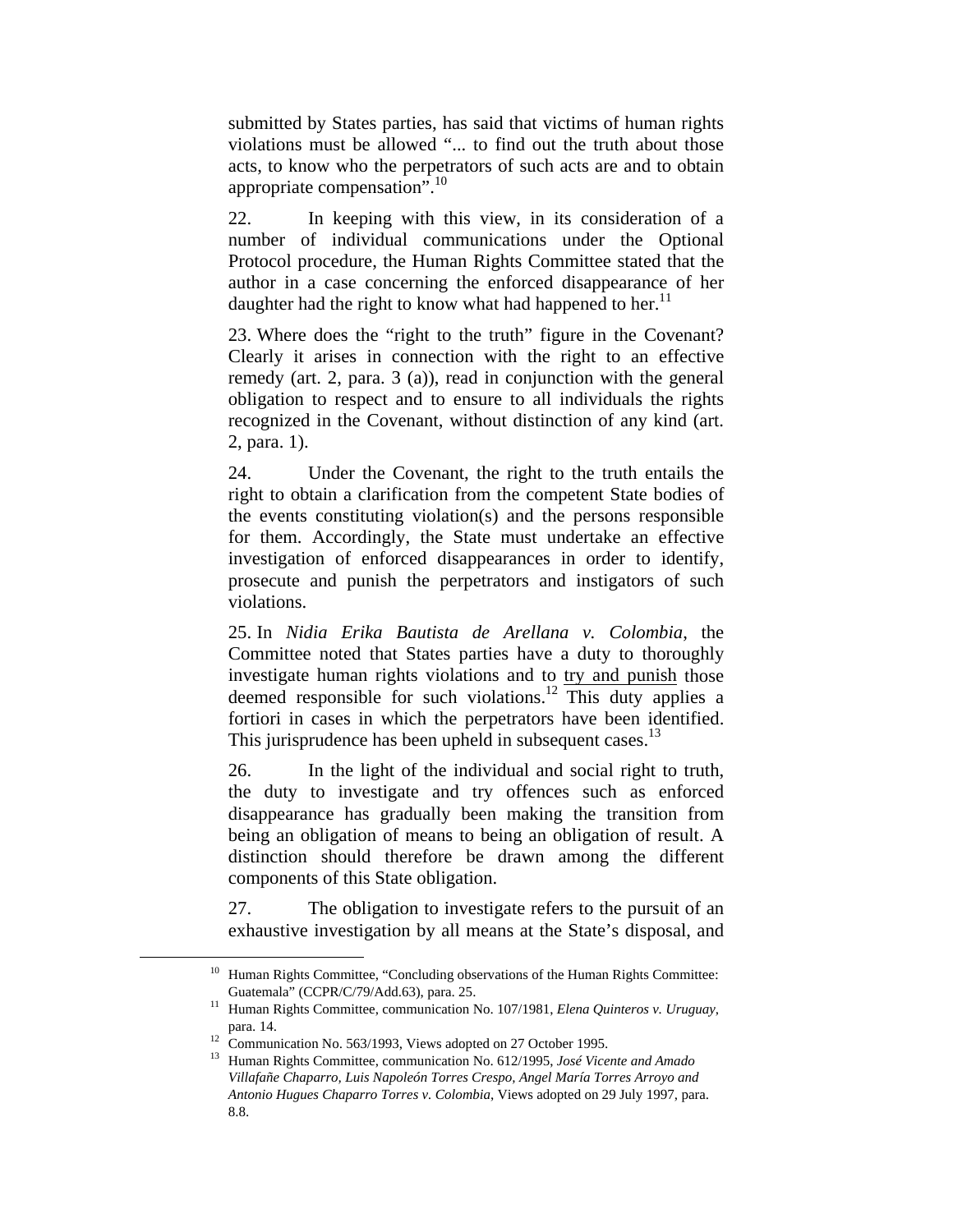the State must do away with any legal or material obstacle that would hinder or limit that investigation. This obligation cannot be discharged merely through the adoption of formal measures or general actions. In order to fulfil its duty to investigate, the State must ensure that all public institutions extend all necessary facilities to the trial court. This means that they must furnish any information and documentation that the court requests, bring before the court any persons it designates, and take any steps that they are instructed to perform in that regard. The Committee should have examined the facts of the *Cifuentes Elgueta* case in this light, especially if the required parameters call for nothing more than a collective investigation as a consequence of the socalled "bridging laws". Investigations are supposed to establish the truth about what occurred and lead to the identification of the responsible parties so that they may be brought to justice.

28. There is an obligation to try alleged violators once they have been identified. The trial of such persons should be conducted in such a way as to fully uphold all the guarantees and rights set forth in the Covenant.

29. The obligation to make the whereabouts of disappeared persons known when the State is responsible for their disappearance is, in our view, an obligation of result. When the State has been responsible, it is not only ethically but also legally unacceptable for it to fail to provide family members with the answers they need to be able to mourn, as is their right, disappeared persons who have been extrajudicially executed. An "effective remedy" within the meaning of article 2, paragraph 3 (a), should be understood as a remedy that fulfils the purpose for which it was created, and in the case of an enforced disappearance, an effective remedy is one that allows the victim's whereabouts to be established. If the State has managed to "disappear" someone, then it should be able to explain how it did so and where that person is, or where his or her remains are to be found.

30. Another violation that may occur in this type of case, although it was not alleged in the communication submitted by Ms. Cifuentes Elgueta, is the one occasioned by the cruel or inhuman treatment experienced by a family member of someone who has disappeared as the result of an act or omission for which the State is responsible when the State withholds all information regarding the disappeared person's fate. In *Norma Yurich v. Chile*, 14 the Committee had the opportunity to express its views on that line of argument. Unfortunately, the majority opinion does not explain

<sup>&</sup>lt;sup>14</sup> Note a above.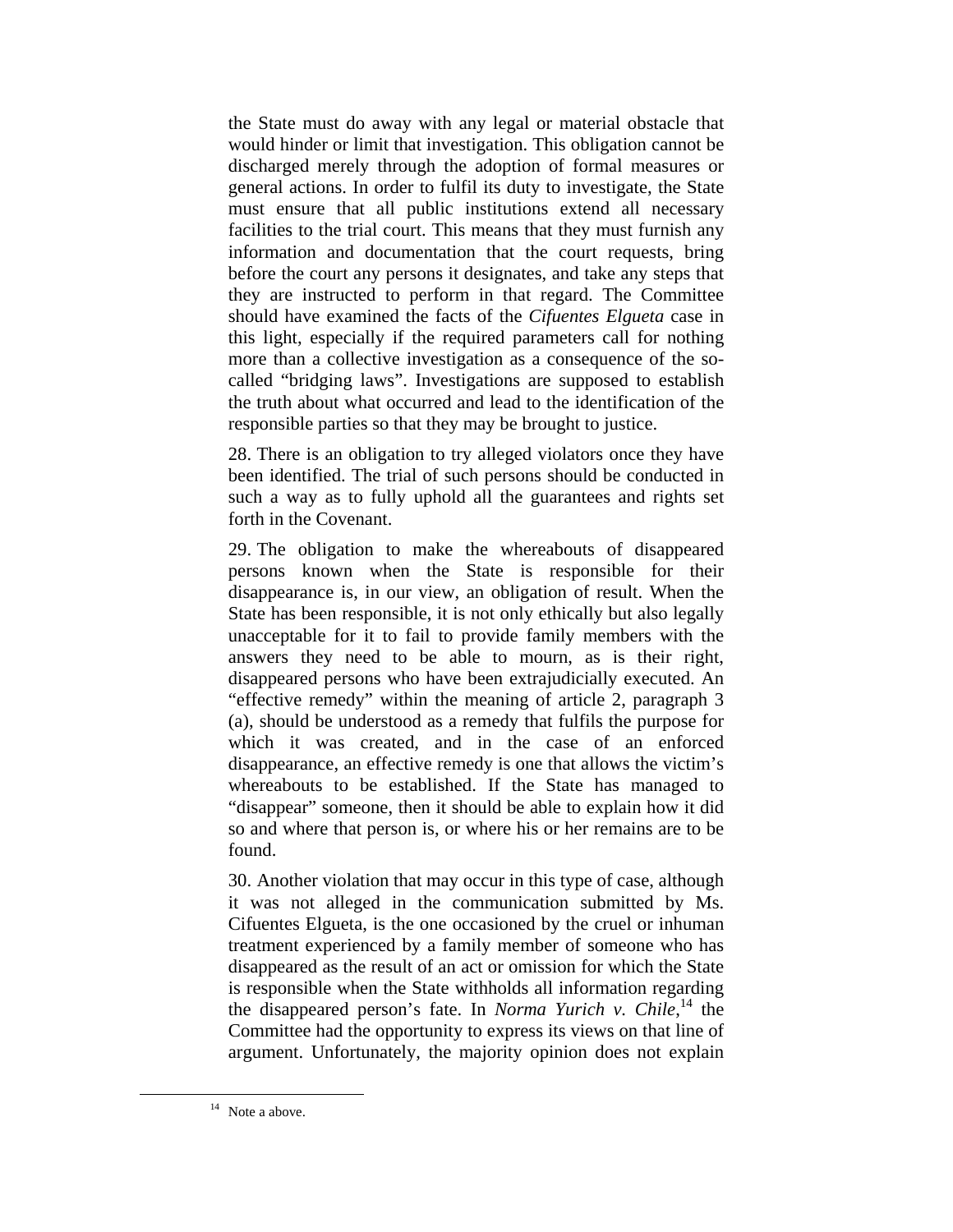why that alleged violation was not explored from a legal standpoint.

31. In fact, the anguish suffered by someone with emotional ties to a disappeared person (e.g., a close relative, such as the person's mother) who does not know the victim's fate constitutes, in the absence of evidence to the contrary demonstrating a lack of genuine affection, a violation of article 7 of the Covenant. If the person has died, family members must be allowed to exercise their right to mourn the person so that they may try to continue on as best as they can under such tragic circumstances, and the State should guarantee them that right.

# **IV. Concluding remarks**

32. Given the complexity of cases of enforced disappearance, it is incumbent upon the Human Rights Committee to pay very close attention to the time when the possible human rights violations were committed in deciding whether or not it is competent to consider a case. It must be understood that there are instances in which the point in time when an act constituting an autonomous violation of the Covenant was committed may be subsequent to the time when the person was deprived of his or her liberty.

33. International human rights law has clearly been evolving towards a point where justice can be effectively rendered to victims of aberrant violations such as enforced disappearances. We have moved beyond the false dichotomy of truth and justice, and attempts to render effective material justice should be staunchly supported by international human rights bodies to the extent that their terms of reference allow them to do so.

34. Crimes against humanity do serious harm to international society as a whole and are not to be tolerated under contemporary international law. The investigation and punishment of persons responsible for such crimes are ethical imperatives that place upon States an obligation to deploy all possible efforts to put an end to impunity and learn the truth about what happened.

35. It is our hope that in the future the Human Rights Committee's jurisprudence may move forward along the line of reasoning outlined in this dissenting opinion based on a sincere understanding that not only is it legally compatible with the International Covenant on Civil and Political Rights and its Optional Protocol, but that this is also the most effective interpretation of the object and purpose of these instruments.

> (*Signed*) Ms. Helen **Keller**